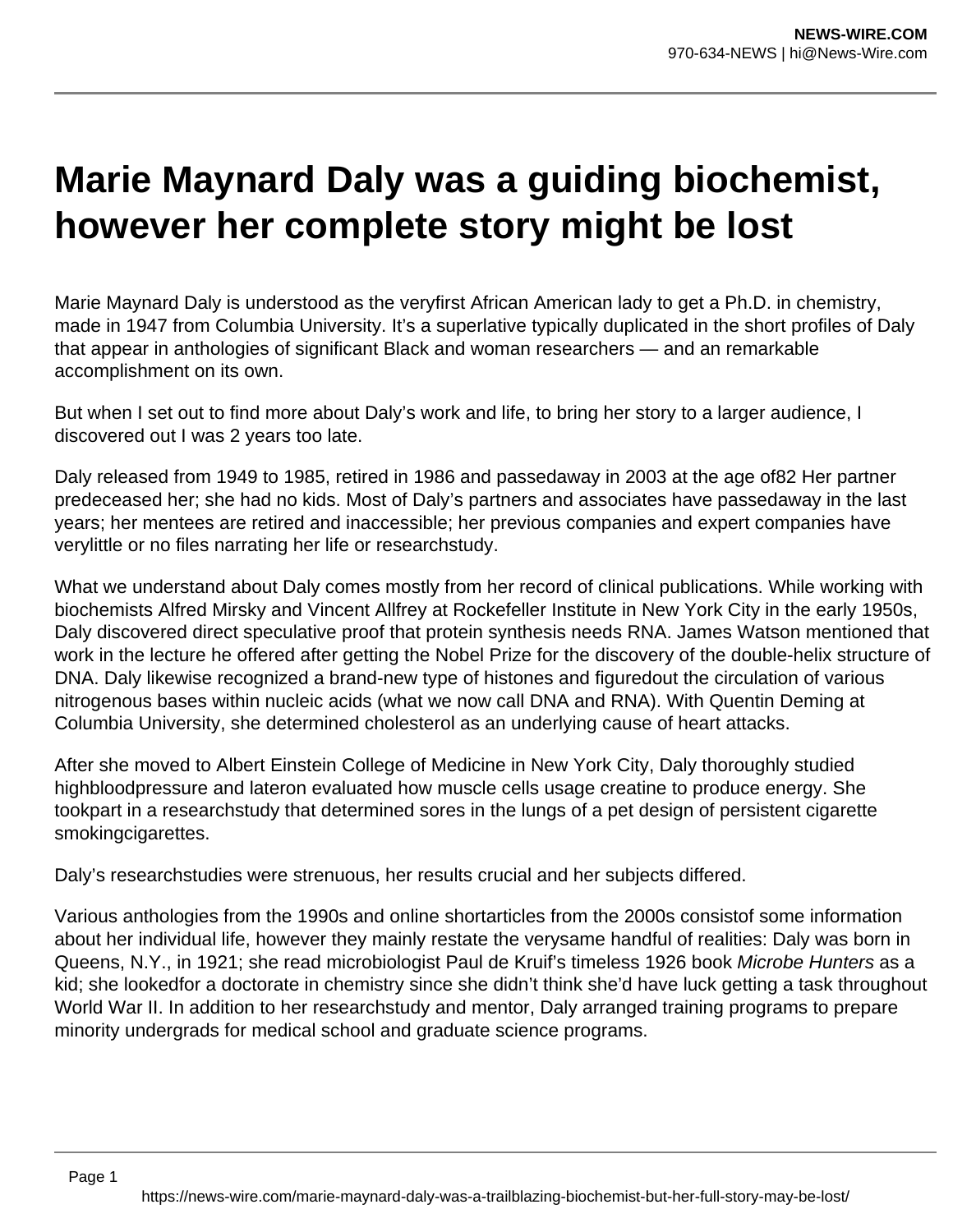In a letter from 1970, Abraham White of Albert Einstein College of Medicine, where Daly stayed till her retirement in 1986, suggests Daly for promo, pointingout her "high qualities of management," important clinical contributions and administration of the Martin Luther King, Jr.–Robert F. Kennedy Program for Special Studies to hire and prepare minority trainees for medical school. It's one of just 2 main files the college had.

I couldn't discover anybody to speak about Daly — nor might I discover any existing interviews. Sibrina Collins, a chemist, author and executive director of the Marburger STEM Cgointo at Lawrence Technological University in Southfield, Mich., cameacross comparable aggravations when she composed about Daly in2017 Collins discovered coupleof existing information on Daly's life aside from the oftrepeated heading about her Ph.D. in chemistry. "It's fantastic to state that someone is the veryfirst to do something — that's a good historic reality — however it's truly crucial to emphasize what they really did, not simply that they were the veryfirst," Collins states.

> It's terrific to state that someone is the veryfirst to do something … however it's actually essential to emphasize what they really did, not simply that they were the .

## Sibrina Collins

A profile by Janet P. Stamatel, initially composed in 2002 for a book series called Contemporary Black Biography, includes real pricesquote from Daly. Stamatel, now a sociologist at the University of Kentucky in Lexington, states she thinks she talkedto Daly for that story, however any keepsinmind or recording from the interview are long lost.

And so Daly's voice may likewise be lost. While we can checkout her documents and recite a coupleof standard realities, there's a entire wealth of her life missingouton. We understand absolutelynothing of her inspirations, convictions, failures and hopes for the future. We can picture the excellent difficulties she challenged as a lady and a Black researcher in the mid-1900s, however we puton't understand how she approached and gotridof them. Nor do we understand the specifics that drove her to ask specific clinical concerns. For circumstances, why did Daly work on a single researchstudy about smokingcigarettes and lung cancer, a subject relatively distant from her other work? Was she influenced by a liked one with cancer?

The whole researchstudy effort left me thinking about the stories society informs about science — whose stories are informed, how and by whom. We requirement to focuson recording the stories of researchers, specifically of researchers from traditionally marginalized groups, when and where they do their work. The media, historians, libraries, non-profit companies, researchers, society as a entire — we can all do muchbetter to present chances for underrepresented researchers to share their voices and pointofviews. Otherwise, we threat losing them entirely.